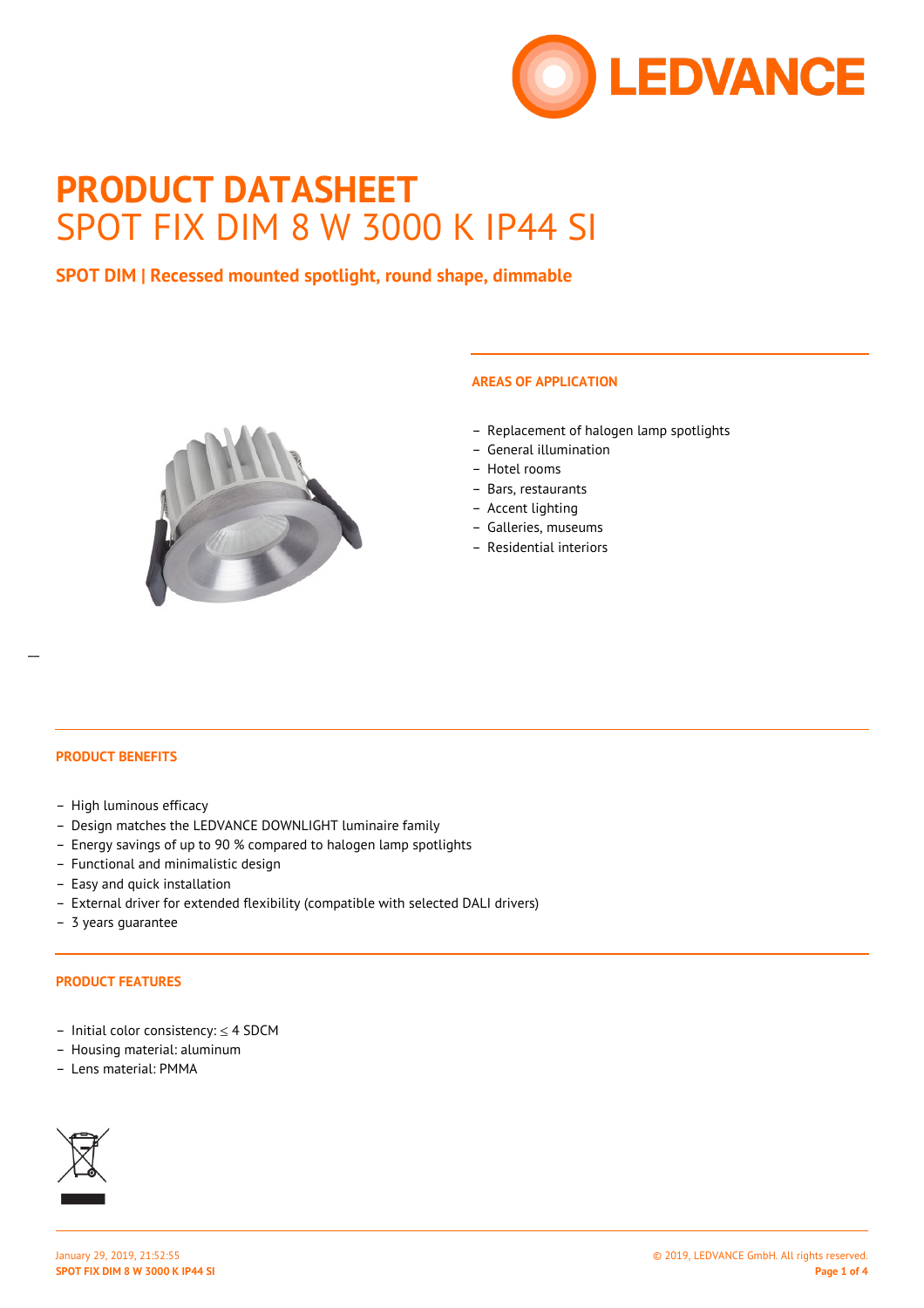## **TECHNICAL DATA**

### Electrical data

| <b>Nominal wattage</b> | 8.00 W                        |
|------------------------|-------------------------------|
| <b>Operating mode</b>  | Electronic control gear (ECG) |
| Nominal voltage        | 220240 V                      |
| Power factor $\lambda$ | >0.90                         |
| <b>Mains frequency</b> | 50/60 Hz                      |

## Luminaire control gear data

| ECG - Length                             | $120 \text{ mm}$ |
|------------------------------------------|------------------|
| Max. no. of lum. on circuit break. B16 A | 200              |
| Max. no. of lum. on circuit break. C10 A | 100              |
| Max. no. of lum. on circuit break. C16 A | 200              |

## Photometrical data

| Color temperature                    | 3000 K     |
|--------------------------------------|------------|
| Luminous flux                        | 620 lm     |
| Luminous efficacy                    | 75 lm/W    |
| Standard deviation of color matching | $<$ 4 sdcm |
| Light color (designation)            | Warm White |
| Color rendering index Ra             | >80        |

## Light technical data

 $\overline{a}$ 

| <b>Beam angle</b> | $Z \sim$ $\circ$<br>JV. |
|-------------------|-------------------------|
|-------------------|-------------------------|

## Dimensions & weight



| <b>Diameter</b>       | 81.0 mm  |
|-----------------------|----------|
| <b>Height</b>         | 51.0 mm  |
| <b>Product weight</b> | 268.00 g |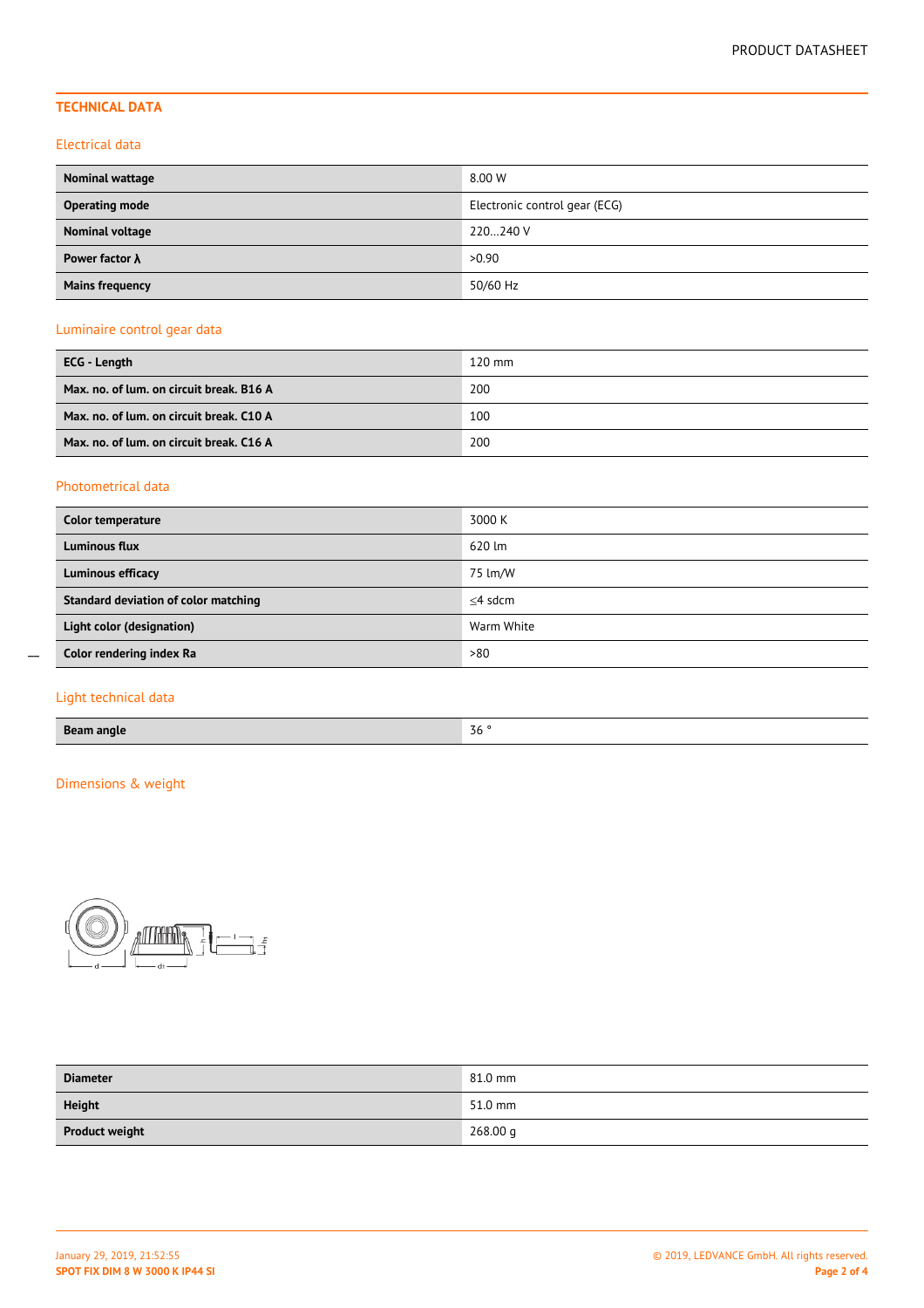| <b>Mounting diameter</b>                | 68 mm                        |  |  |  |
|-----------------------------------------|------------------------------|--|--|--|
| Colors & materials                      |                              |  |  |  |
| <b>Body material</b>                    | Aluminum                     |  |  |  |
| <b>Housing color</b>                    | Silver                       |  |  |  |
| <b>Product color</b>                    | Silver                       |  |  |  |
| Temperatures & operating conditions     |                              |  |  |  |
|                                         |                              |  |  |  |
| Ambient temperature range               | $-2045 °C$                   |  |  |  |
| Lifespan                                |                              |  |  |  |
| Lifespan L70 at 25 °C                   | 50000 h                      |  |  |  |
| Lifespan L80 at 25 °C                   | 40000 h                      |  |  |  |
| Lifespan L90 at 25 °C                   | 20000 h                      |  |  |  |
| Additional product data                 |                              |  |  |  |
| <b>Mounting type</b>                    | Recessed                     |  |  |  |
| <b>Mounting location</b>                | Ceiling                      |  |  |  |
| Capabilities                            |                              |  |  |  |
| <b>Dimmable</b>                         | Yes                          |  |  |  |
| Type of connection                      | Screw terminal, 2-Pole (L,N) |  |  |  |
| LED module replaceable                  | Not replaceable              |  |  |  |
| Certificates & standards                |                              |  |  |  |
| Protection class IK (shock resistance)  | IK06                         |  |  |  |
| Glow Wire Test according to IEC 695-2-1 | 650 °C                       |  |  |  |
| Photobio. safety group acc. to EN62471  | RG <sub>0</sub>              |  |  |  |
| <b>Protection class</b>                 | $\mathbf{II}$                |  |  |  |
| Type of protection                      | IP44                         |  |  |  |

 $\overline{a}$